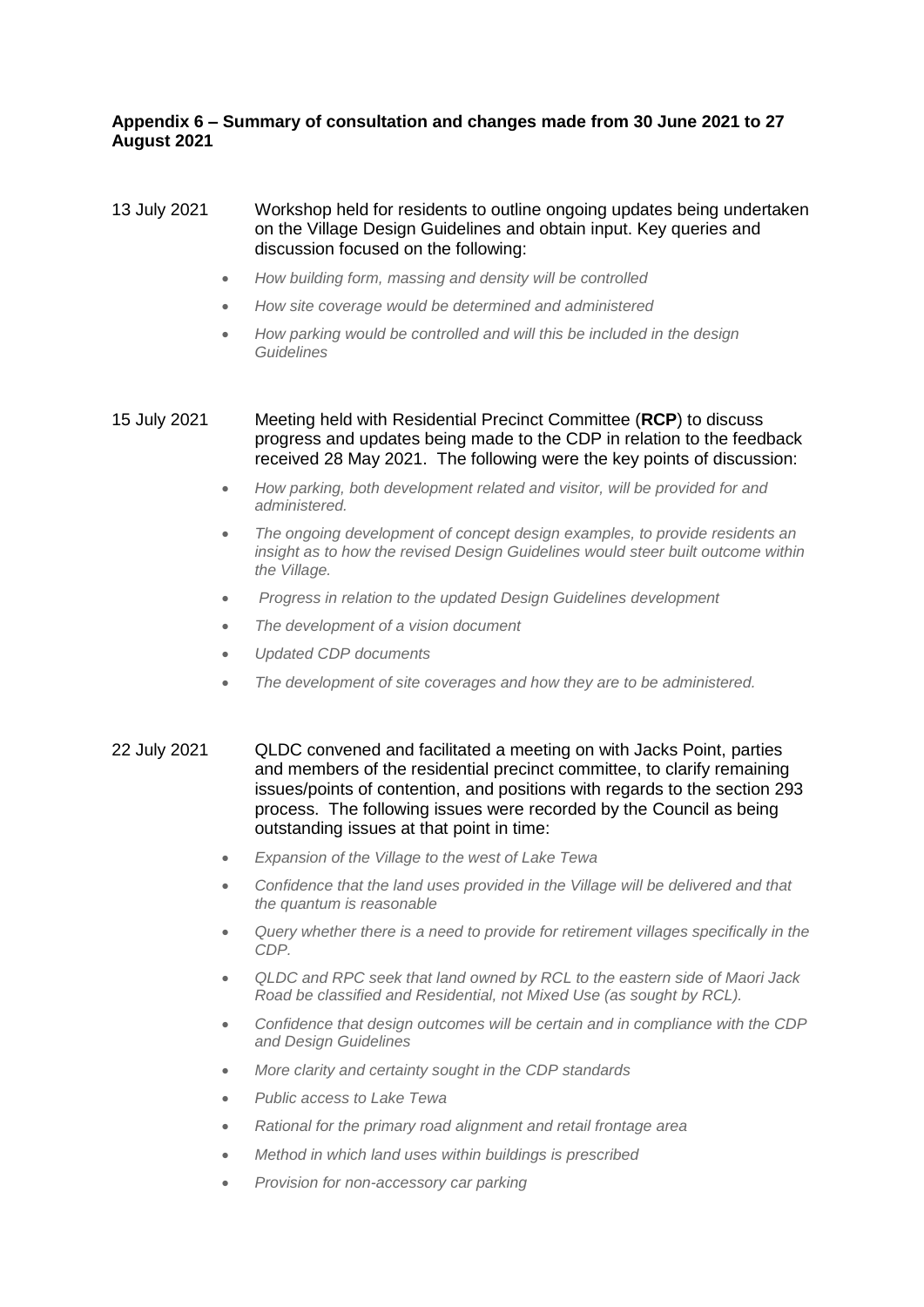- *Scope of changes to chapter 41*
- *Spatial extent of Village – just existing Village Activity Area, or expansion over Education Activity Area also.*
- 22 July 2021 CDP update meeting held for residents that included the presentation of the Architectural vision prepared for M-4, M-5. As a study of how the updated design guidelines would guide and prescribe design within the village (Appendix 7 to the Summary Document of Section 293 Proposal)
- 27 July 2021 Meeting was held with RPC to present the Architectural vision prepared for M-4, M-5, discuss further work being progressed on the Design Guidelines and to provide an update on changes being made to the draft CDP in response to the feedback received to date. An alternate draft CDP plan featuring reduced boundaries and the deletion of VA on the western shores of Lake Tewa was tabled for discussion.

# 4 August 2021 Written feedback received from the RPC on the alternate CDP plan presented to the RPC 27 July 2021. Key queries included the following:

- *How will the site coverages for the E and Village activity areas and the individual sites within them be calculated and administered?*
- *How will the car parking provisions be administered, and how has the area provided for visitor parking been calculated?*
- *What is the planning basis for changing the E land to JPV.*
- *Will the design standards to be administered by the DRB include the District Plan (DP) Chapter 41 provisions that apply to the CDP?*
- *What is the legal mechanism to be inserted into the DP, that will be applied to ensure that developers comply with the activity area rules and the DRB approval.*
- 4 August 2021 Meeting held with the RPC to discuss the feedback received (August 4) on the alternate CDP plan. The queries raised were addressed, and written responses from JPV were provided (Appendix 1) and reviewed. Agreement was reached that the alternate CDP plan would be the basis to go forward into a section 293 process:
- 10 August 2021 Workshop was held with QLDC on the revised CDP plan Boundaries, the structure of CDP, the standards, the introduction of the activity table and alterations to the provisions
- 11 August 2021 Workshop held with QLDC Planners on the revised CDP plan Boundaries, the structure of CDP, the standards, the introduction of the activity table and alterations to the provisions
- 11 August 2021 Meeting held with Richard Brabant to discuss the proposed alternate CDP plan and associated documentation. Possible amendments to the CDP structure and content were discussed.